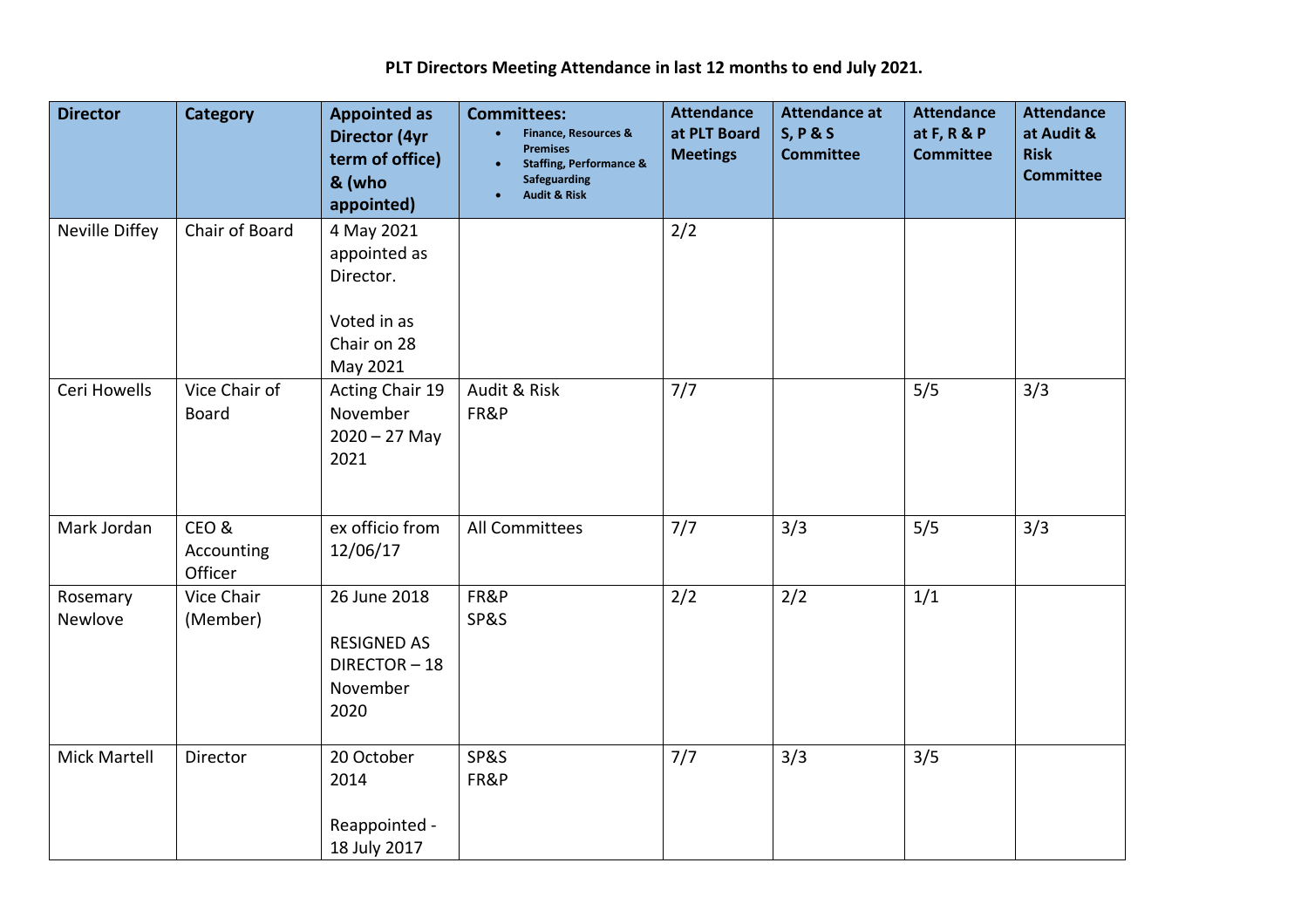|                      |                             | Reappointed-                          |                  |     |     |     |     |
|----------------------|-----------------------------|---------------------------------------|------------------|-----|-----|-----|-----|
|                      |                             | 18 July 2021                          |                  |     |     |     |     |
| Jonathan Alvis       | Director                    | 4 <sup>th</sup> March 2020            | Audit & Risk     | 7/7 |     | 5/5 | 3/3 |
|                      |                             |                                       | FR&P             |     |     |     |     |
| Naomi                | Director                    | 1 <sup>st</sup> December              | No committee     | 5/5 |     |     |     |
| Alderson             |                             | 2020                                  |                  |     |     |     |     |
| David Heaton         | Director                    | 1 <sup>st</sup> December              | Audit & Risk     | 5/5 |     |     | 3/3 |
|                      |                             | 2020                                  |                  |     |     |     |     |
| <b>Indranil Nath</b> | Director                    | 25 <sup>th</sup> January              | SP&S             | 4/4 | 1/1 |     |     |
|                      |                             | 2021                                  |                  |     |     |     |     |
| <b>Nick Cross</b>    | Director                    | $\overline{25}$ <sup>th</sup> January | SP&S             | 4/4 | 1/1 |     |     |
|                      |                             | 2021                                  |                  |     |     |     |     |
| <b>Richard Pugh</b>  | Director & Chair<br>of FR&P | 11 July 2013                          | FR&P             | 6/7 |     | 5/5 |     |
|                      | Committee                   | Reappointed 18                        |                  |     |     |     |     |
|                      |                             | <b>July 2017</b>                      |                  |     |     |     |     |
|                      |                             |                                       |                  |     |     |     |     |
|                      |                             | $RESIGNED-2nd$                        |                  |     |     |     |     |
|                      |                             | <b>July 2021</b>                      |                  |     |     |     |     |
| Bhaavin<br>Wallia    | Director                    | 12 December<br>2018                   | No committee     | 0/1 |     |     |     |
|                      |                             |                                       |                  |     |     |     |     |
|                      |                             |                                       |                  |     |     |     |     |
|                      |                             | <b>RESIGNED-12</b>                    |                  |     |     |     |     |
|                      |                             | October 2020                          |                  |     |     |     |     |
| Liam Farrow          | Director                    | 26 <sup>th</sup> March                | S, P&S committee | 4/4 | 2/2 |     |     |
|                      |                             | 2019                                  |                  |     |     |     |     |
|                      |                             |                                       |                  |     |     |     |     |
|                      |                             | RESIGNED-26                           |                  |     |     |     |     |
|                      |                             | February 2021                         |                  |     |     |     |     |
| Ross Neal            | Chair of Director           | 26 June 2018                          | None             | 2/2 |     |     |     |
|                      | (current                    |                                       |                  |     |     |     |     |
|                      | Member)                     | RESIGNED-18                           |                  |     |     |     |     |